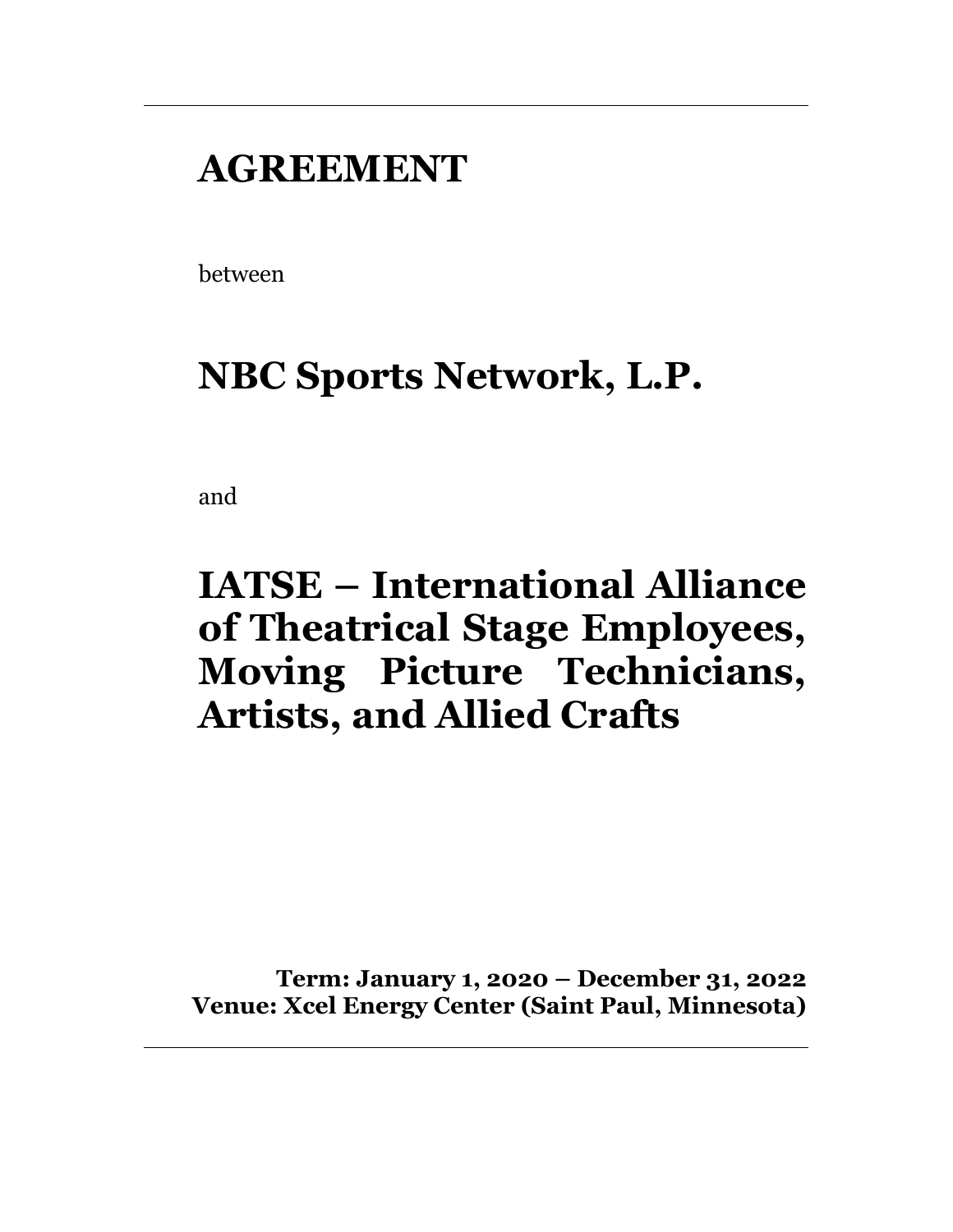# TABLE OF CONTENTS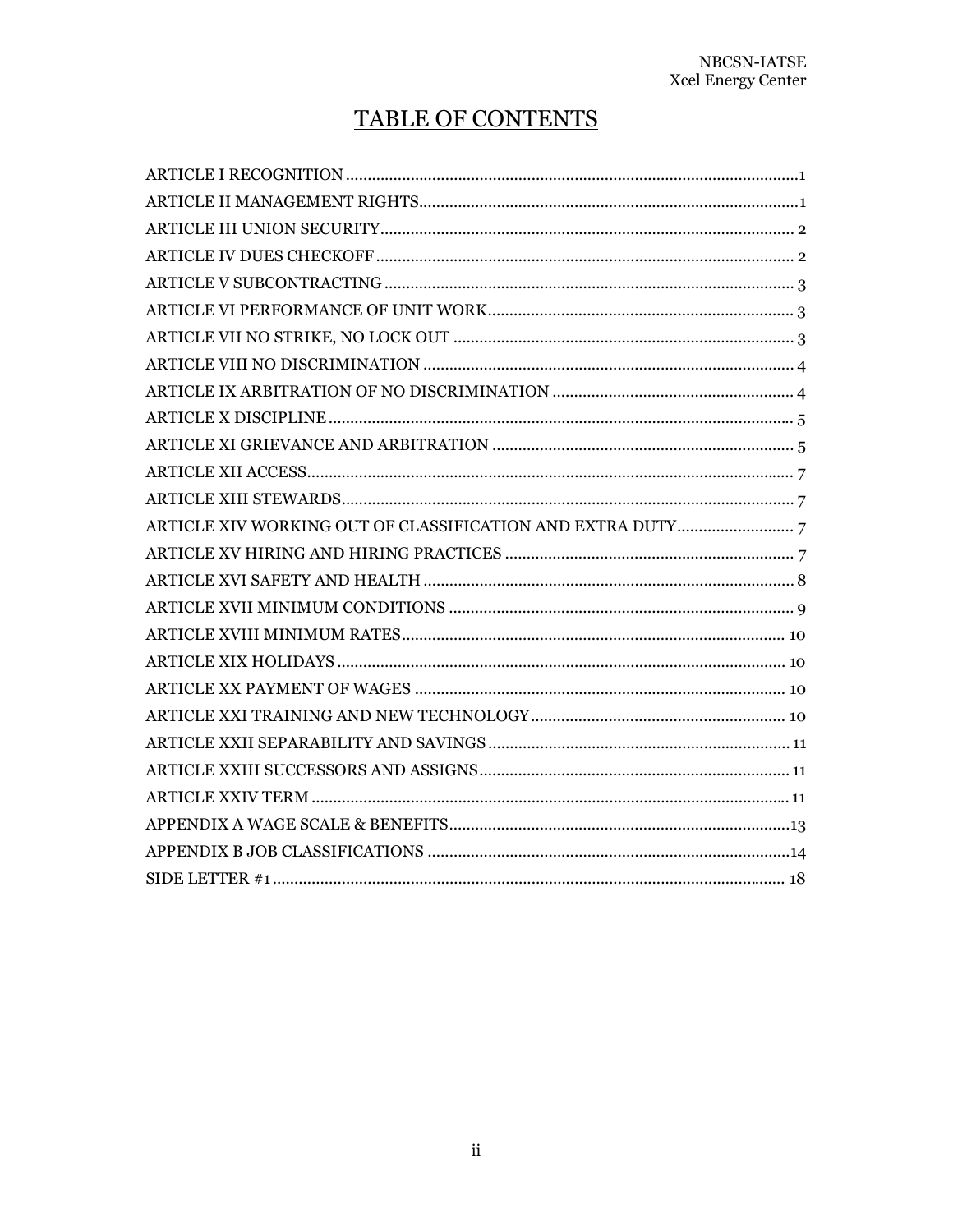#### **AGREEMENT**

 This Agreement is made and entered into on May 10, 2020, by and between NBC Sports Network, L.P. D/B/A "NBCSN" ("NBCSN", "Employer" or "Company") and the International Alliance of Theatrical Stage Employees, Moving Picture Technicians, Artists, and Allied Crafts of the United States, Its Territories, and Canada, AFL-CIO, CLC ("IATSE" or "Union") as follows:

#### **ARTICLE I RECOGNITION**

A. The Employer hereby recognizes the IATSE as the exclusive bargaining representative and agent of all technicians employed by NBC Sports Network, L.P. d/b/a "NBCSN" to perform technical work in connection with the telecasting of live or recorded sports events exclusively on the "NBCSN" cable network from the facility known as Xcel Energy Center in Saint Paul, Minnesota (including related pre- and/or post-game shows), including Technical Directors (TD), Audio Mixers (A1), Audio Assistants (A2), Specialty Microphone Operators (A3), Video Controllers (V1), Assistant Video Controllers (V2), Graphic Operators, Camera Operators (for stationary, hand-held and/or remotely operated camera), Videotape Operators (VTR), Digital Recording Device Operators (DDR), Utility Technicians, Stage Managers, and others in similar technical positions performing pre-production, production and postproduction work at the Xcel Energy Center.

B. Excluded are all other employees, including non-local technicians who are transported by the Employer from locations outside Minnesota to perform work in connection with live or recorded sports events exclusively for the "NBCSN" cable network at the facility known as Xcel Energy Center, employees employed on NBCSN studio shows, managers, clericals, and guards and supervisors as defined by the Act.

#### **ARTICLE II MANAGEMENT RIGHTS**

Except as expressly modified or restricted by a specific provision of this Agreement, all statutory and inherent managerial rights, prerogatives, and functions are retained and vested exclusively in the Employer. The Employer has and shall retain the sole and exclusive right of management and direction of the venue and operations. Such right of management includes, among other things, but is not limited to, the right to plan, direct, control, increase, decrease, or discontinue operations in whole or in part; to shift services, processes, or types of work in and out of the Xcel Energy Center; to subcontract or contract out bargaining unit work; to transfer or assign bargaining unit work to non-unit personnel; to change technology and/or machinery; to introduce new methods, techniques, and/or machines; to hire, select, and determine the number of its employees, including the number assigned to any particular production; the right to terminate, merge, consolidate, sell, or otherwise transfer its business or any part thereof; impose discipline upon employees for just cause; to add to or reduce the number of employees it shall employ at any time and the qualifications necessary to perform any of the jobs it shall have or may create in the future; to, in its sole discretion, assign work duties both on regular and overtime work in accordance with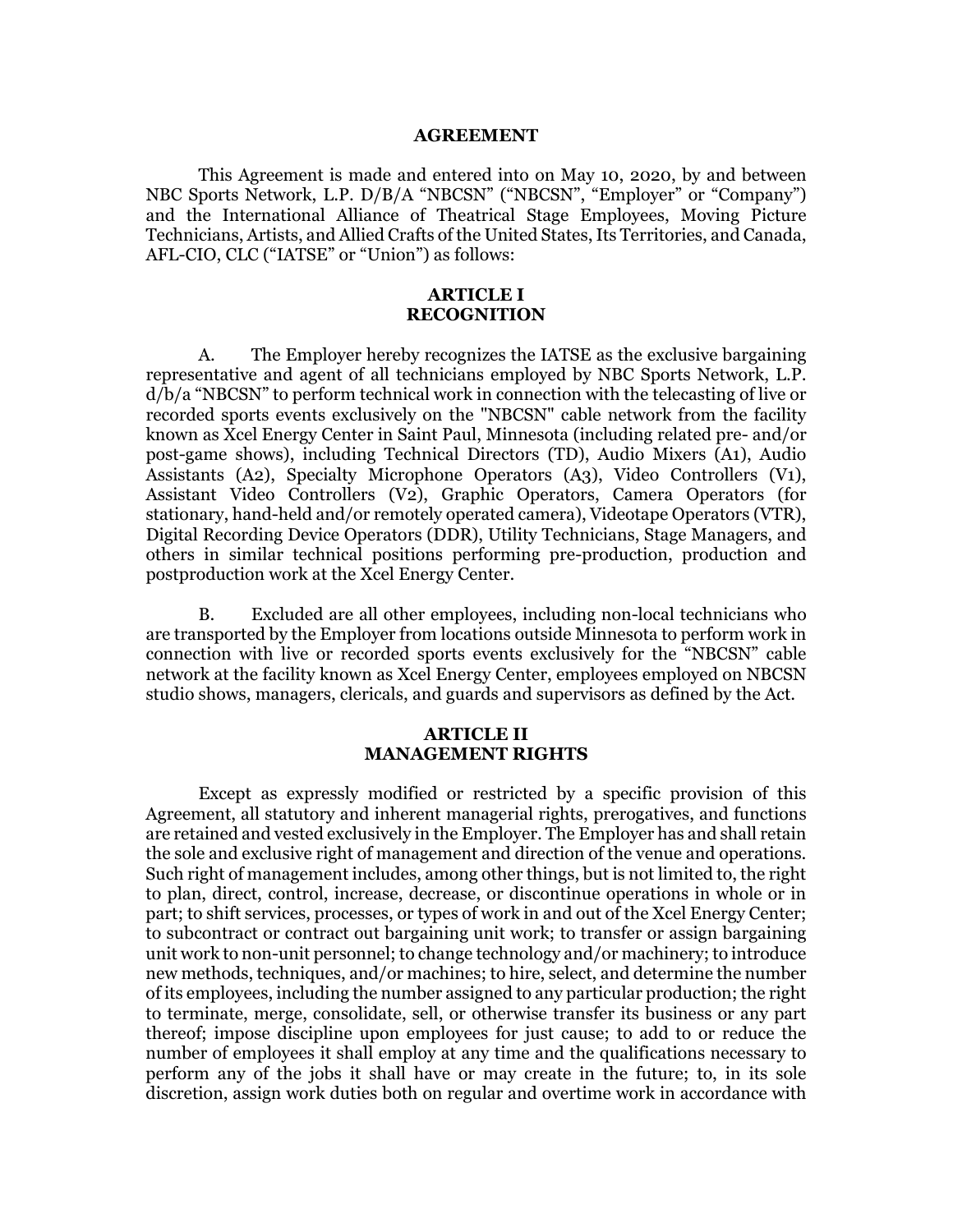its determination of the needs of the operations, which may include the use of nonbargaining unit personnel in the event of an emergency; to determine the starting and quitting times, the time for lunch, and the number of hours to be worked; to determine work performance levels and standards of performance of employees; to issue, revise, and enforce safety and security rules and rules of conduct; to adopt, rescind, change, or enforce safety and security rules and rules of conduct.

 It is specifically agreed that the enumeration of certain management rights and prerogatives listed above shall not be deemed to exclude other management rights and prerogatives not specifically enumerated herein; and it is specifically agreed that any of the rights, powers, or authority vested in the Employer prior to the signing of this Agreement are retained by the Employer except those specifically abridged, deleted, or modified by the express terms of this Agreement.

# **ARTICLE III UNION SECURITY**

A. Within thirty (30) calendar days of initial hire of any employee covered by this Agreement, Employer shall notify IATSE of the employee's name, address, social security number, date of hire, classification, and regular rate of pay. Any employee who is engaged by the Employer within the above-described bargaining unit for a cumulative (may be non-consecutive) total of thirty (30) actual work days within any two consecutive calendar years is required, as a condition of continued employment, to meet the financial obligations of Union membership, such amount of dues and initiation fees normally required by that local. Any employee who fails to comply with the above obligations within two (2) weeks after having received an appropriate written notice of delinquency from the Union (with copy to the Employer) shall be deemed ineligible for future engagements by the Employer. Written notice of such ineligibility shall be given by the Union to the Employer, with a copy to the employee.

B. The foregoing obligations are to be interpreted and applied consistent with applicable law. The Union shall indemnify and hold the Employer harmless against any and all claims, demands, suits, penalties or other forms of liability, including court costs and attorney's fees, that arise out of this Article.

#### **ARTICLE IV DUES CHECKOFF**

 Upon receipt of a signed authorization of an employee, the Employer agrees that it will deduct Union dues payments from all wages earned by employees covered by this Agreement. The Union shall notify the Employer of the amount to be withheld from the employee's wages and will maintain a signed dues deduction authorization form for each employee. The Union will make such authorizations available to the Employer effective with the start date of this Agreement, and thereafter on an annual basis. The Union will also submit to the Employer, on an ongoing basis, a list of all employees who have chosen to withdraw their authorization of said check-off forms. The Employer shall commence making such deductions for such employees as of the first full payroll period following its receipt of this authorization and shall continue for each pay period thereafter for which the authorization is in effect. Dues deducted under Section B of this Article shall be remitted to the Union no later than the Friday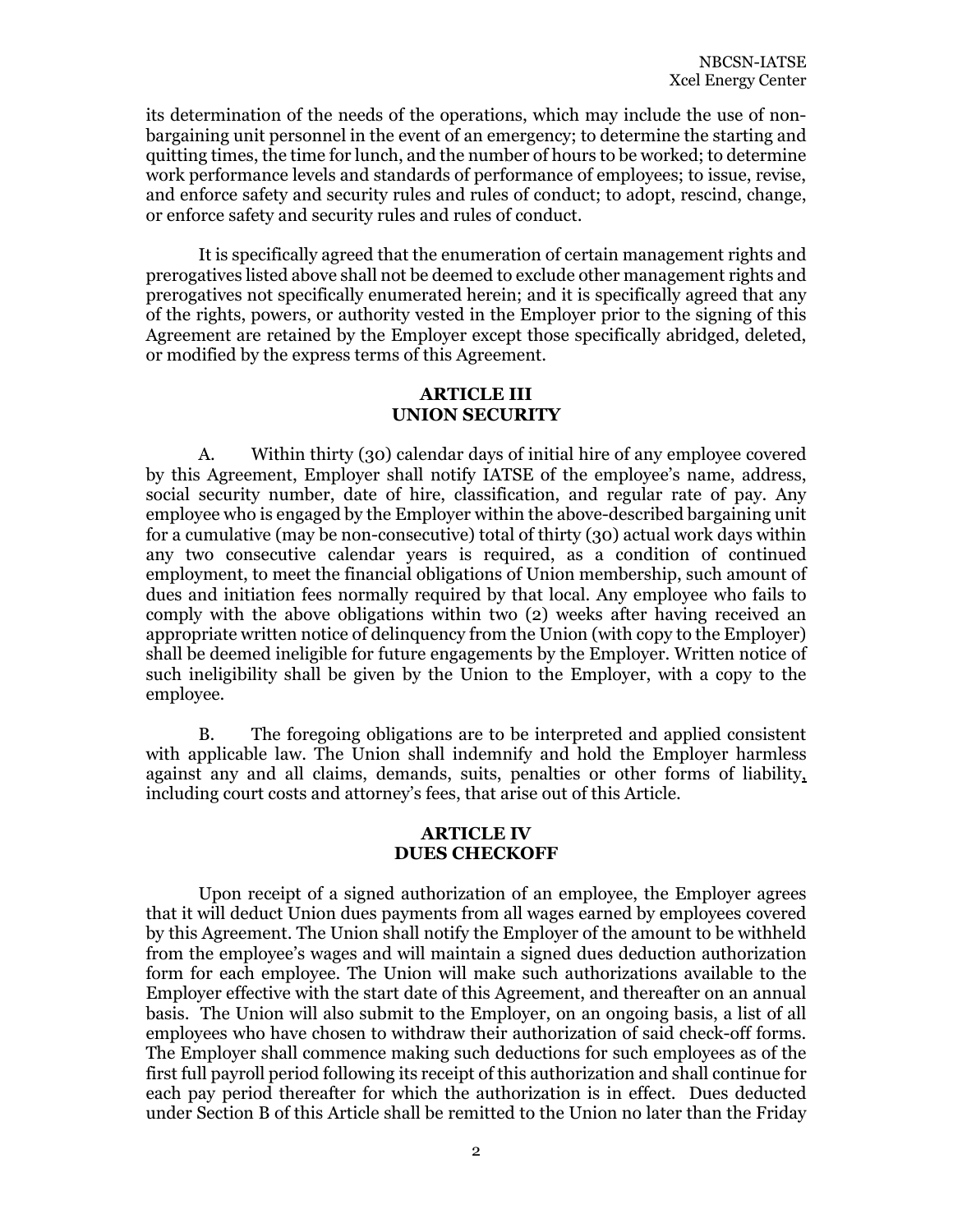of the second full calendar week of the month following the calendar month in which the deductions are made. On or after the expiration of this Agreement, the Employer may terminate its obligations under this Article and cease deducting and remitting dues to the Union in the event a strike vote or other work action (*e.g.*, strike or lockout) occurs. The Union will also submit to the Employer, on an ongoing basis, a list of all employees who have chosen to withdraw their authorization of said check-off forms.

## **ARTICLE V SUBCONTRACTING**

A. The Employer may subcontract with third parties for the performance of work within the scope of this Agreement where the Employer:

1. Determines that insufficient qualified employees are available, or

2. Obtains new equipment and, in the Employer's view, operation of the equipment requires specialized skill or expertise. The Employer will give prior notice to the Union that it will be obtaining new equipment.

B. Within a reasonable time prior to subcontracting all or part(s) of the production, the Employer shall provide reasonable notice of such intended changes to the Union.

C. Nothing in this Agreement shall prohibit the Employer from subcontracting part or all of the work covered by this Agreement to another employer signatory to a collective bargaining agreement with IATSE.

## **ARTICLE VI PERFORMANCE OF UNIT WORK**

Supervisory, managerial, and non-unit production employees of the Company shall be permitted to perform bargaining unit work: (1) in the case of emergency, including where such non-unit individuals perform work necessary to preserve the integrity or quality of on-air coverage; (2) to instruct or train employees covered by this Agreement; or (3) to provide coverage for employees who abandon their positions by failing to report or remain at work as scheduled.

# **ARTICLE VII NO STRIKE, NO LOCK OUT**

A. During the term of this Agreement, neither the Union, on behalf of its officers, representatives, agents, stewards, and members, nor the employees covered by this Agreement shall directly or indirectly cause, initiate, authorize, threaten, or take part in any strike (including any sympathy strike), picketing, walkout, slowdown or stoppage of work, boycott or other interference with the business or operations of the Employer. In the event that the Union or any of its agents or representatives in any manner directly or indirectly causes, initiates, authorizes, threatens, or takes part in any strike, sympathy strike, walkout, or stoppage of work, the Union shall be liable for any and all damages that the Company suffers as a result. In the event that any employee(s) engages in any of the conduct referred to in this paragraph, the Union shall, at the request of the Company, and as soon as is practicable, inform the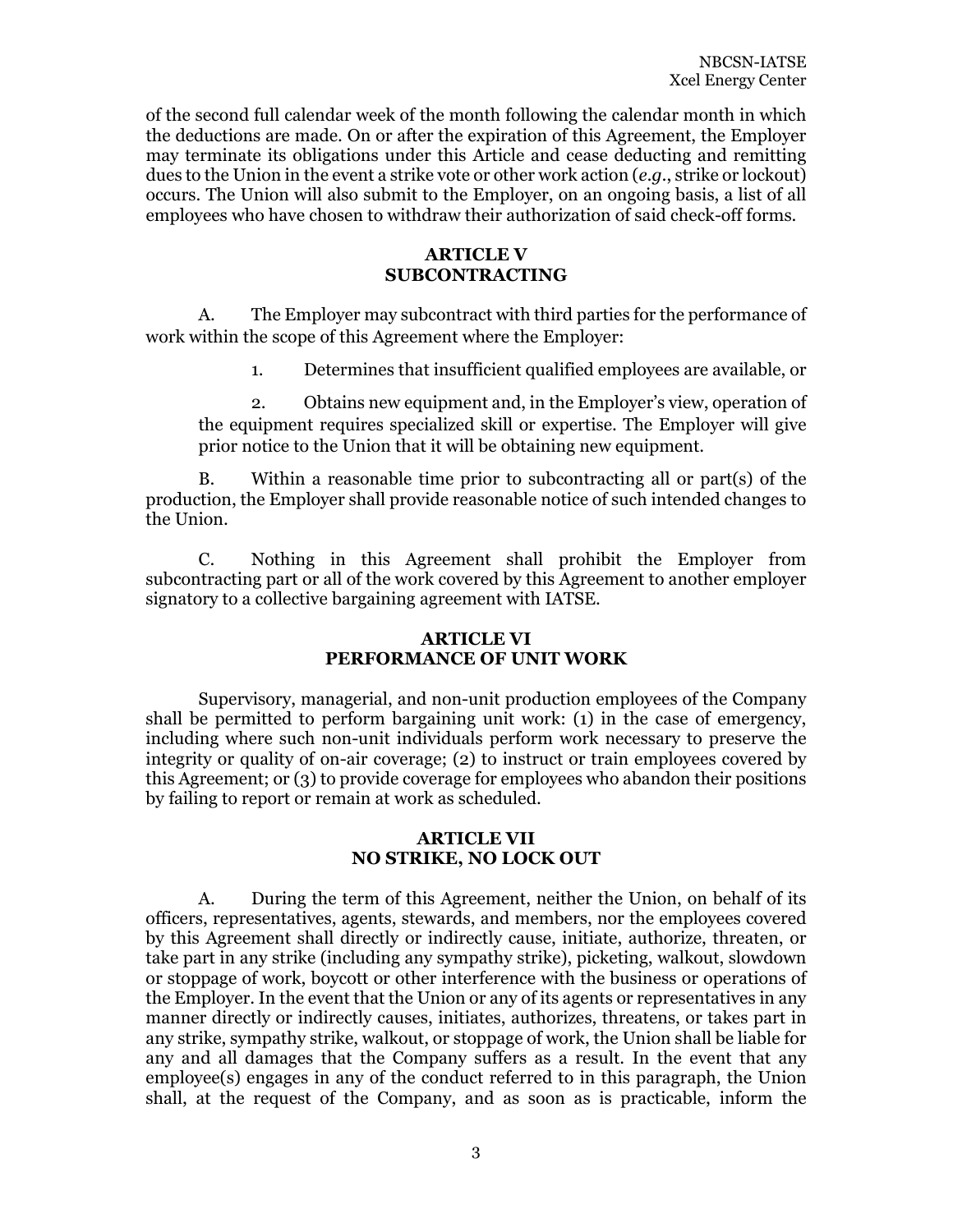employee(s) that he/she/they are required immediately to cease such activities. It shall be understood by and between both parties to this Agreement that refusal to cross a lawful IATSE picket line, sanctioned by the International President, shall not constitute cause for discipline as defined by this Agreement.

B. The Company shall not lock out any or all of its employees during the term of this Agreement.

# **ARTICLE VIII NO DISCRIMINATION**

 The Employer and the IATSE agree that in applying the terms of this Agreement, there will be no unlawful discrimination based upon race, color, religion, gender, sexual orientation, age, national origin, or other statutorily protected status, including, but not limited to, the Age Discrimination in Employment Act of 1967 (as amended), Title VII of the Civil Rights Act of 1964 (as amended), Sections 1981 through 1988 of Title 42 of the United States Code, the Americans with Disabilities Act of 1990, the Uniformed Services Employment and Reemployment Rights Act, or any other federal, state, or local laws, rules, or regulations prohibiting similar conduct. The matters covered by this "No Discrimination" provision are not subject to arbitration under Article X of this Agreement. Nothing in this Agreement or in the Employer's mandatory dispute resolution program will prevent an aggrieved employee from filing a complaint with the U.S. Equal Employment Opportunity Commission or other federal, state, or municipal government agency with jurisdiction to entertain such claim.

# **ARTICLE IX ARBITRATION OF NO DISCRIMINATION**

A. **Employees Hired Before May 10, 2020**: In the event that an employee wishes to assert a claim that the Company violated the provisions of Article VIII and the Union does not file a grievance under Article XI within the time period set forth in the Grievance and Arbitration provision at paragraph A.1. of Article XI, whether because the employee does not request that such a grievance be filed or otherwise, or does not refer such a timely-filed grievance to arbitration pursuant to paragraph Article XI, the employee may submit the claim to the Company's alternative dispute resolution program (currently called "Solutions"), provided such claim complies with the provisions of such program.

B. **Employees Hired on or After May 10, 2020**: In the event that an employee wishes to assert a claim that the Company violated the provisions of Article VIII and the Union does not file a grievance under Article XI within the time period set forth in the Grievance and Arbitration provision at paragraph A.1. of Article XI , whether because the employee does not request that such a grievance be filed or otherwise, or does not refer such a timely-filed grievance to arbitration pursuant to paragraph Article XI, the employee must do so under the terms and conditions of the Company's alternative dispute resolution program (currently called "Solutions"), provided such claim complies with the provisions of such program.

C. The Company's alternative dispute resolution program shall provide the sole and exclusive procedure for the resolution of any claim submitted thereto,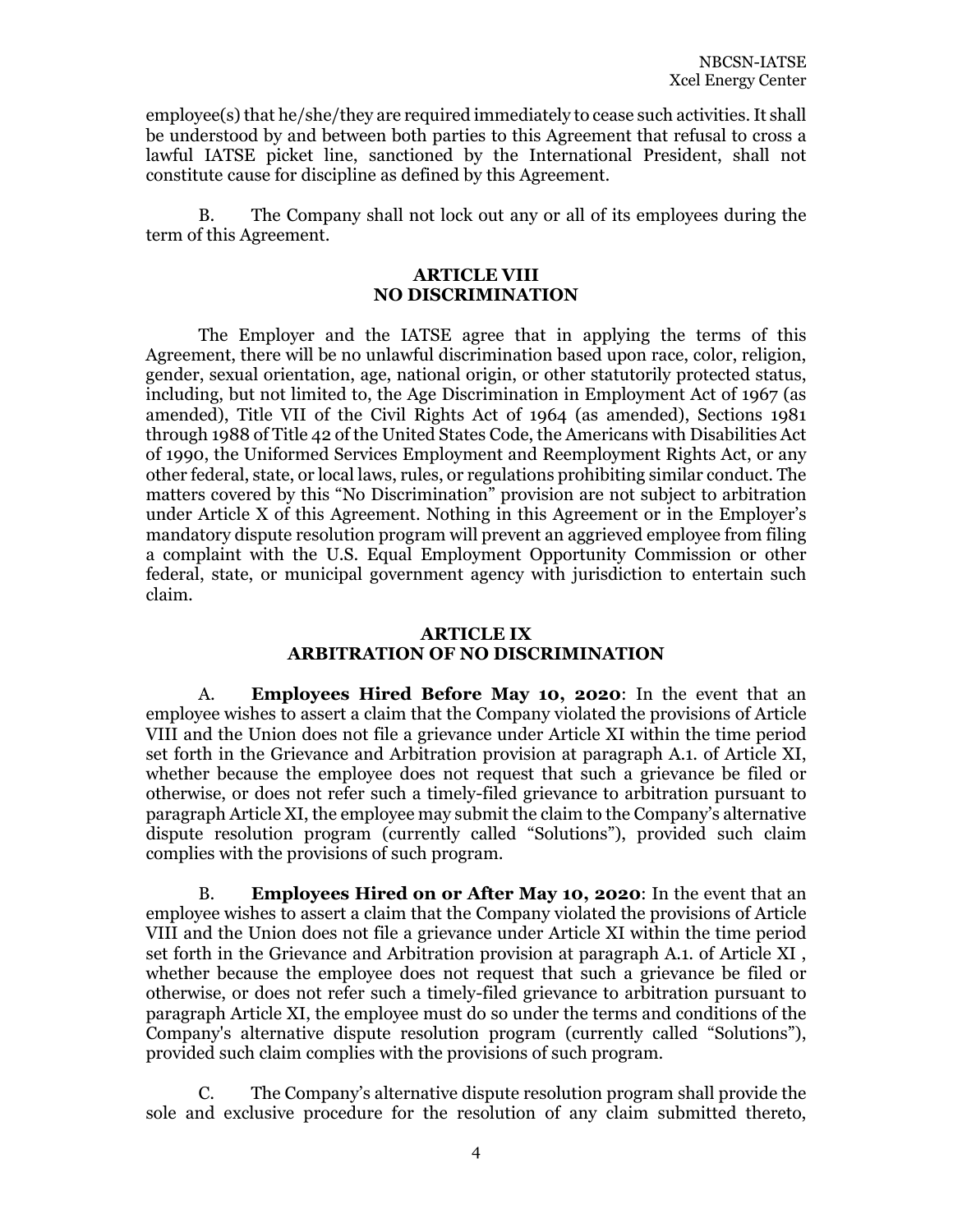whether submitted pursuant to paragraph A. or B. of Article IX, and neither the Union nor any aggrieved employee may file an action or complaint in court on the substance of the underlying claim that has been submitted to the Company's alternative dispute resolution program, having expressly waived the right to so file. The Arbitrator's decision in any claim brought through the Company's dispute resolution program shall provide the final, binding, and exclusive determination of such claim, subject only to appeal in accordance with the Federal Arbitration Act. The Union shall continue to be the exclusive bargaining representative of bargaining unit employees on any matter hereinabove submitted pursuant to the Company's dispute resolution program.

D. Nothing in this Agreement or in the Company's dispute resolution program will prevent an aggrieved employee from filing a complaint with the U.S. Equal Employment Opportunity Commission or other federal, state, or municipal governmental agency with jurisdiction to entertain such a claim.

#### **ARTICLE X DISCIPLINE**

A. The Employer maintains the right to make and modify reasonable work conduct policies and procedures and require their observance. Failure to observe reasonable work and conduct policies and procedures may result in disciplinary action.

 B. Whenever disciplinary action is taken, the Employer agrees to notify the Union and affected employee in writing. No employee shall be disciplined without just cause. For purposes of this Agreement, the term "discipline" shall refer only to dismissing an employee during an assignment without pay for the remainder of the assignment or cancellation of a confirmed assignment due to the employee's misconduct.

## **ARTICLE XI GRIEVANCE AND ARBITRATION**

A. In the event that a dispute arises concerning the interpretation or application of any provision of this Agreement, the following procedures shall be applicable:

1. Within fifteen (15) business days of the time the Employer or the Union knew (or reasonably should have known) of the event giving rise to the grievance, the appropriate party must give written notice to the other party of the claim.

2. A representative of the Union and a designated representative of the Employer shall, within ten (10) business days after service of notice of the claim, meet and discuss the matter and attempt to effect a settlement of said controversy or dispute. Any agreement arrived at by such representatives shall be final and binding.

3. In the event that such controversy or dispute is not settled by the Employer and the Union within twenty (20) business days after the written notice given pursuant to paragraph (1) above, or within ten (10) business days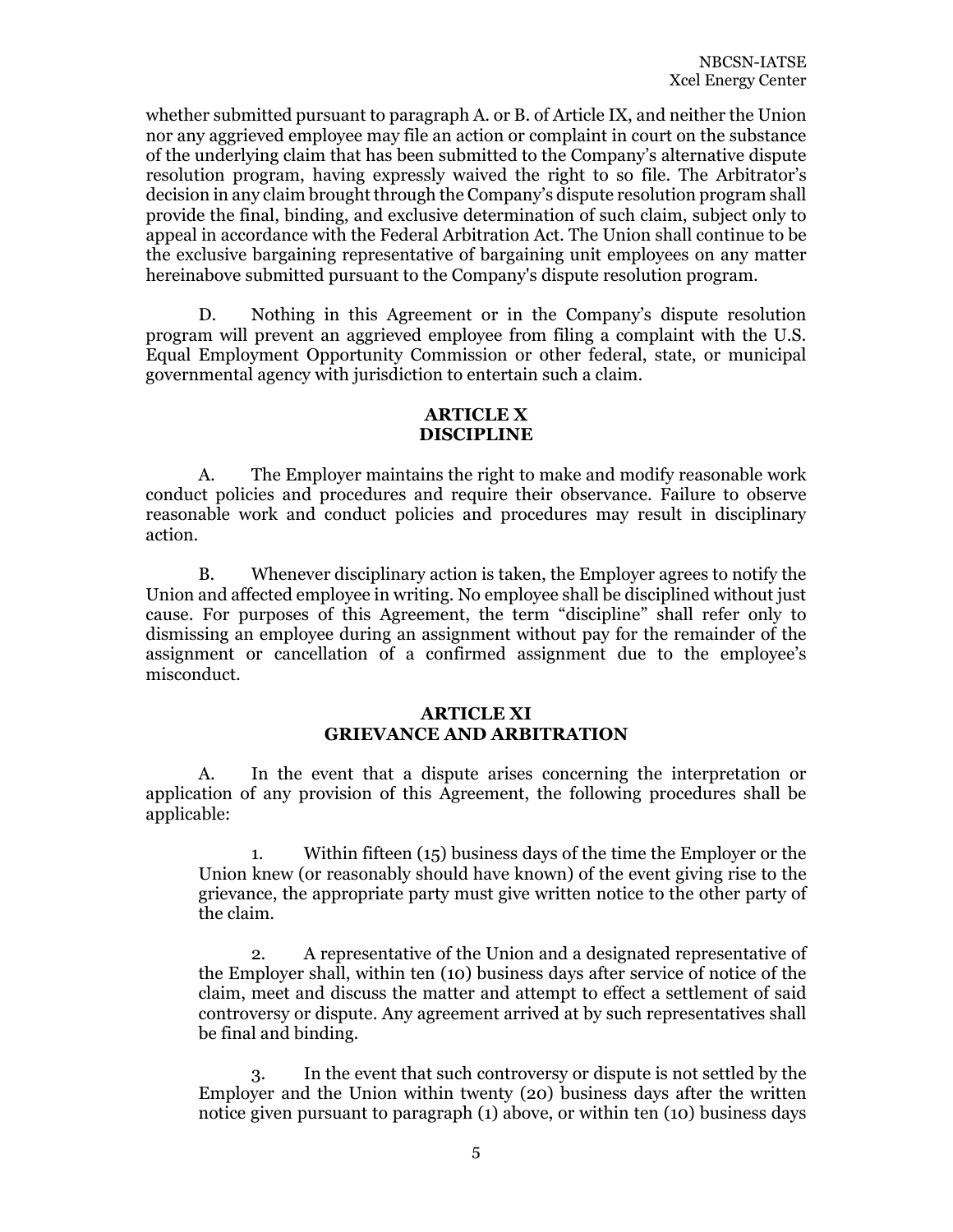after the meeting referred to in paragraph (2) above, then such controversy or dispute may be submitted to arbitration. The demand for arbitration must be made in writing, no later than forty (40) business days after written notice referred to in paragraph (1), above.

4. The parties shall first attempt to agree upon an arbitrator. If such agreement is not reached within fifteen (15) business days of receipt of the arbitration demand in paragraph (3) above, an arbitrator shall be appointed in accordance with the Labor Arbitration Rules of the American Arbitration Association (AAA). The arbitration shall be held in New York, New York, unless the parties agree to another venue, and conducted pursuant to the AAA Labor Arbitration Rules.

B. Processing a claim or discussing its merits shall not be considered a waiver of a defense that the matter is not arbitrable or that it should be denied for reasons which do not go to the merits.

C. The arbitrator shall have no power to modify, add to, or subtract from the terms of this Agreement, but shall only determine whether the Agreement has been violated in the manner alleged in the grievance, and, if so, what the remedy should be within the meaning of the Agreement.

D. The decision of the arbitrator, within the limits indicated above, shall be final and binding upon the parties. Each party shall bear the expense of preparing and presenting its own case. The fee of the AAA (if applicable) and the arbitrator's fees and expenses shall be shared equally by the parties.

E. Any arbitration case in which a hearing has not been scheduled by the parties, for reasons other than the selected arbitrator's failure to offer hearing dates reasonably acceptable to the parties, within twenty-four (24) months of the arbitration demand in paragraph (3) above shall be considered to have been finally disposed of and any further action on such grievance shall be barred. Any period of time during which the non-grieving party fails or refuses to participate in the scheduling of a hearing date, or fails to agree to an offered arbitration date, shall not count toward the twenty-four (24) month period described in the prior sentence.

F. No employee or employees may initiate a grievance or arbitration under this Agreement and any such grievance or arbitration must be brought, if at all, by the Union on the behalf of such employee(s).

G. All time limits in this Article are subject to extension by mutual written agreement of the parties.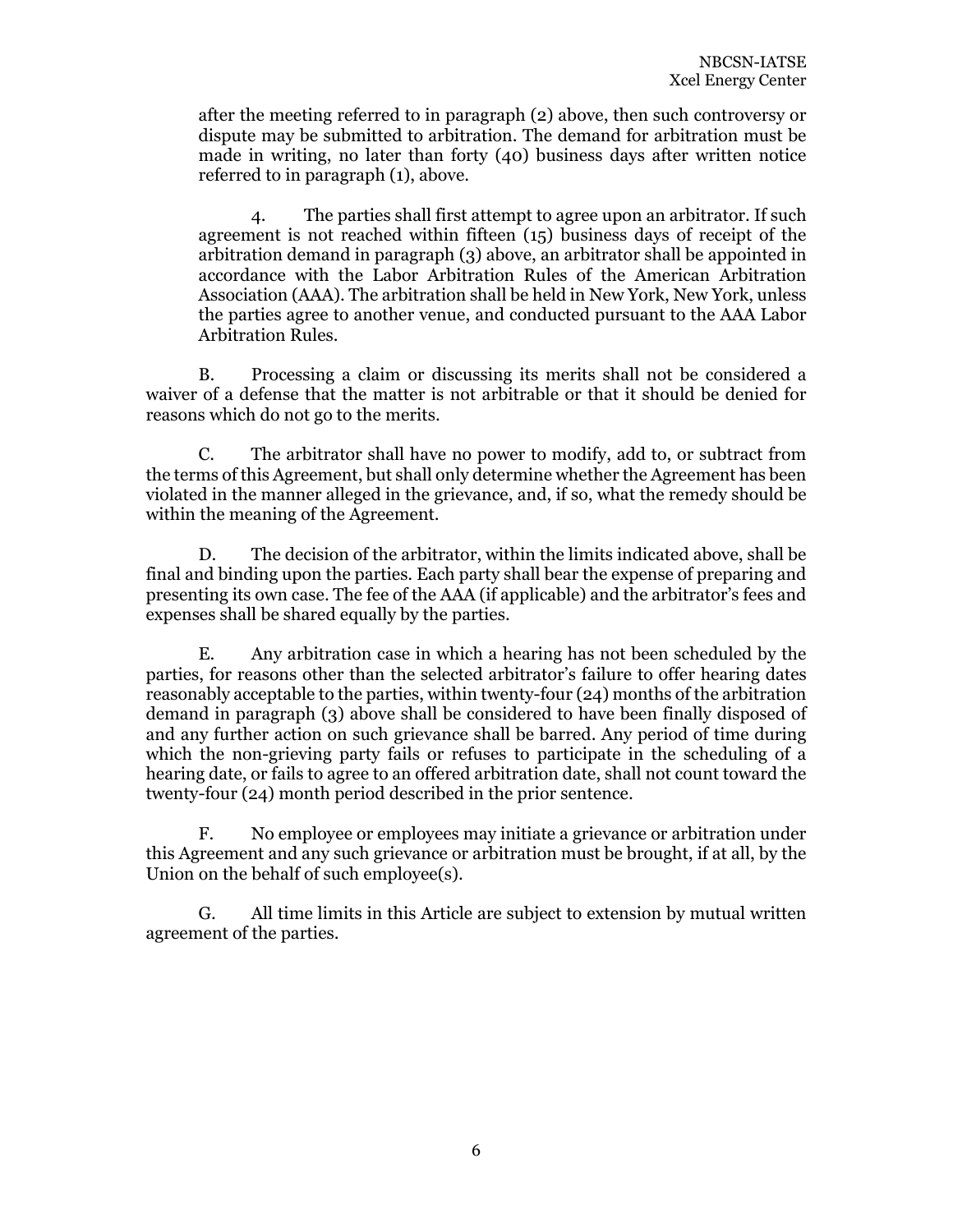#### **ARTICLE XII ACCESS**

On the day of any production, one (1) designated Union representative shall be permitted reasonable access to all sites where persons covered by this Agreement are performing services. The Union representative will not interfere with the production. Such representative shall give forty-eight (48) hours' advance notice to the Company of his/her desire to gain access to the venue(s) where employees are working. The Employer is not responsible for restricted admittance policies of the Xcel Energy Center or credential policies of the National Hockey League, but will use its best efforts to assist the Union's representative with access.

#### **ARTICLE XIII STEWARDS**

The Union may appoint one (1) steward for each production. The performance of any duties as a steward cannot in any way interfere, interrupt, or disrupt the production. No steward shall be discharged, disciplined or discriminated against for any act in the performance of his her/her duties as steward acting by the authority of the Union, provided he/she continues to perform his/her job responsibilities in a manner acceptable to the Company. Upon appointment, the employee acting as steward (or other Union representative) shall inform a management representative as soon as practicable but in no event later than twelve (12) hours prior to the earliest "call time" on any production. Notice shall be given electronically to the Senior Director, NHL and College Hockey.

# **ARTICLE XIV WORKING OUT OF CLASSIFICATION AND EXTRA DUTY**

An employee hired and assigned to work under this Agreement who is then assigned the duties of a higher-paid classification for more than forty-five (:45) minutes of any workday shall be paid at the minimum hourly rate set forth in the Agreement for the higher-paid classification for the entire day.

### **ARTICLE XV HIRING AND HIRING PRACTICES**

A. The Employer shall hire employees in the positions covered by this Agreement as it deems necessary. The Employer shall have the sole discretion to determine the requirements of a position.

 B. The Union agrees that it is and will continue to be an open Union and that it will keep its membership rolls open and will offer membership to all eligible employees engaged by the Employer. The Union agrees not to impose any fees in excess of the maximum fees required of members of the Union upon eligible employees of the Employer who wish to join the Union or wish to be represented by the Union.

 C. The Referral List: The Union will maintain and provide the Employer a Referral List of qualified individuals as well as the positions for which each is qualified. Inclusion of an individual on the Referral List constitutes a representation by the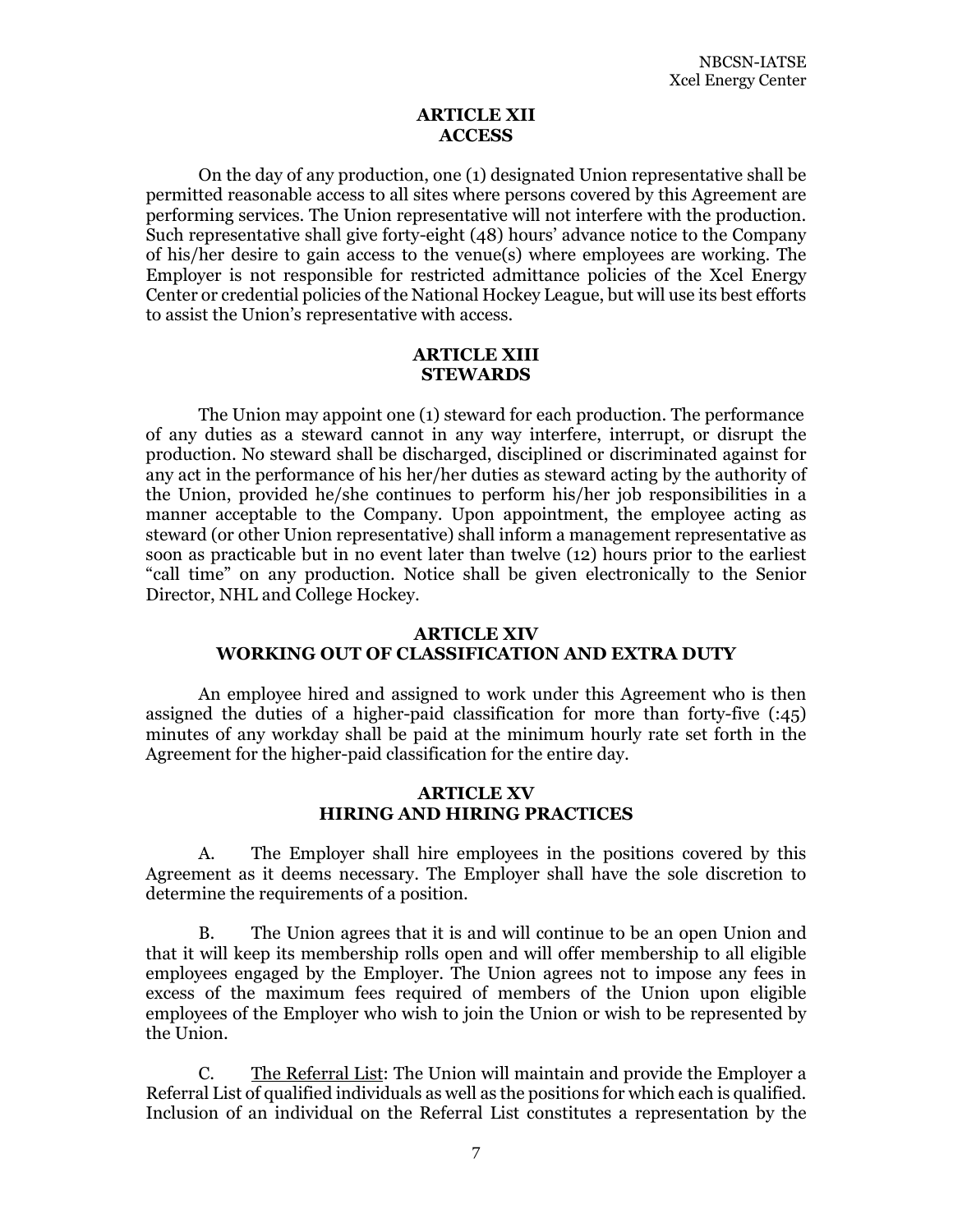Union that it believes that such person is qualified to perform the job(s) indicated. The Union will accept to the Referral List all employees whom the Employer has employed or who have accepted an offer to work under this Agreement without discrimination of any kind and regardless of Union membership. To the extent that the Company is in need of persons to perform work covered by this Agreement, it will give preference of employment opportunities, provided qualifications as determined by the Company are acceptable, to employees on the Referral List.

The Union agrees that the Employer is not obligated to recognize seniority when hiring from the Referral List. When considering whether to engage such employees, the Employer shall take into account:

- The requirements of the position;
- Knowledge, skill, expertise and experience of the employee;
- Existence or absence of prior service with the Employer and any work record with the Employer;
- The employee's past and current availability; and/or
- The preferences and/or recommendations of the director, producer, or other employees.

 Notwithstanding anything to the contrary contained herein, the Employer will be permitted to employ an individual not on the Referral List on a trial basis for up to two (2) events per hockey season.

 D. Employees subject to this Agreement will not accept bookings for which they have or are aware of a previous scheduling conflict.

# **ARTICLE XVI SAFETY AND HEALTH**

A. The Employer recognizes the need to provide employees a safe and healthy working environment as required by applicable law. If safety gear is required for an assignment, the Employer shall provide such gear.

B. If a possible unsafe situation occurs during an event, the potential problem should immediately be reported to a management representative on site. The management representative on site shall consult with the Union steward and shall make any adjustments to hazards that the management representative determines require immediate attention. No employee shall be disciplined for failure to participate in an activity that exposes the individual to danger.

C. The Employer will provide access to adequate bathroom facilities near the truck location.

D. Beverages (including cool water) and grab-and-go food will be made available to employees at the truck location from the start to the end of each work call.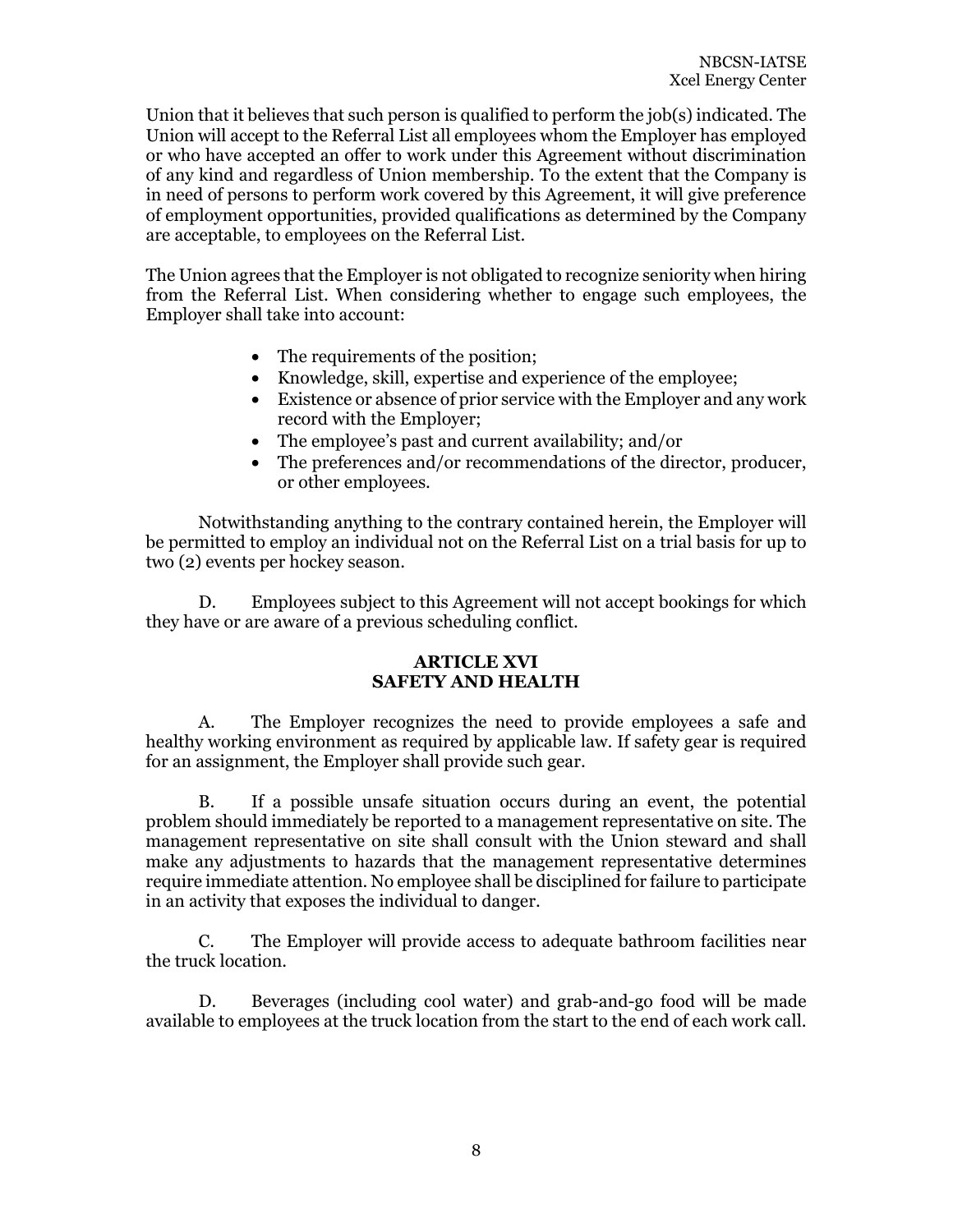#### **ARTICLE XVII MINIMUM CONDITIONS**

A. Wages: The minimum wage rates shall be as outlined in "APPENDIX A."

B. Work Day: A regular work day shall be computed by totaling the number of hours between the employee's call time and the time the employee is dismissed by the management representative on site at the end of such work day, including meal periods. Employer shall provide employee forty-eight (48) hours' notice of his/her report to work time ("call time"), except in the case of an NHL playoff game Employer need only provide twenty-four (24) hours' notice of an employee's call time.

C. 8 Hour Minimum Call: All employees shall be guaranteed at least eight (8) hours of paid work.

D. Work Week: The workweek is currently defined as Saturday through Friday. The workweek may be amended from time to time.

E. Overtime: Employees shall receive overtime of time and one-half (1.5) times their regular rate for all work in excess of eight (8) elapsed hours from his/her call time on any workday in 1/10th hour increments.

F. Pyramiding: It is specifically understood that there shall be no pyramiding of over-time pay or any other premium or penalty payments.

G. Meal Periods:

 1. All meal periods shall be compensated and will be one (1) hour in length. The meal period shall not be scheduled to start later than the end of the sixth (6<sup>th</sup>) hour or return to work from a previous meal break.

2. In the event a crewmember misses a first meal break due to work, he/she will be compensated an additional hour at one and one-half (1.5) times his/her straight time rate of pay.

H. Cancelled Calls:

1. If the Employer cancels an assignment of a previously booked employee, the employee shall be compensated as follows: (a) one-half (0.5x) of his/her daily rate of pay for a cancelation with less than seventy-two (72) hours' notice, and (b) his/her full daily rate for a cancelation with less than forty-eight (48) hours' notice. No cancellation pay shall be due to a previously booked employee if the Employer cancels the call in excess of seventy-two (72) hours' notice.

2. Notwithstanding anything in the Agreement to the contrary, in the event that operations are temporarily curtailed in whole or part, neither party shall be liable in damages for any delay or default in performing hereunder if such delay or default is caused by conditions beyond its control including, but not limited to, Acts of God, strikes, wars, riots, terrorism or threats of terrorism, civil disorder, disease or medical epidemics or outbreaks,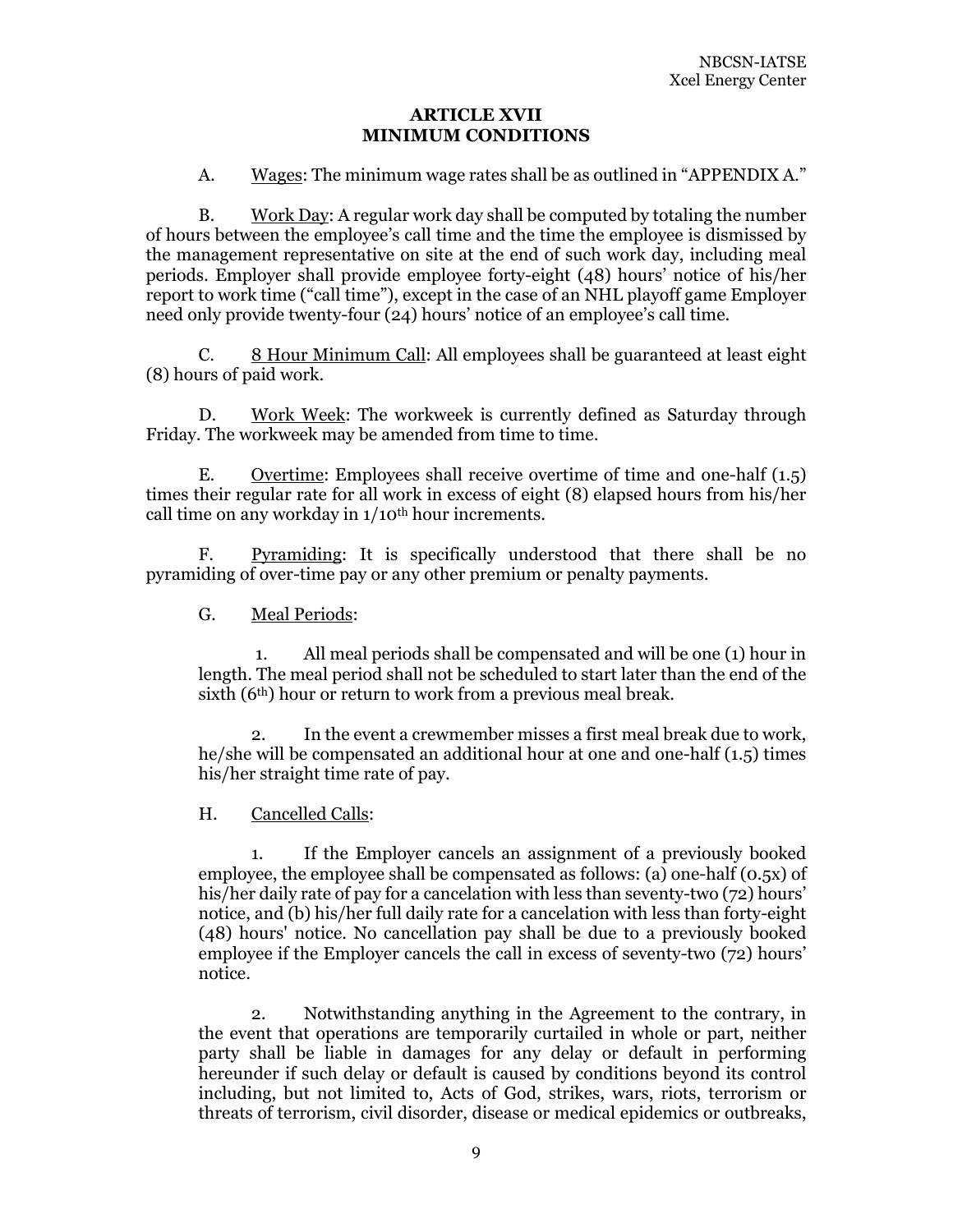and curtailment of transportation facilities preventing or delaying attendance, or any other events which frustrate the purpose of broadcast or make it impossible to continue operations.

I. Parking: The Employer shall reimburse employees up to \$30 for costs associated with parking each work day.

#### **ARTICLE XVIII MINIMUM RATES**

 The wage and working condition provisions of this Agreement shall be minimums, and employees shall not be precluded from individually obtaining better conditions than those outlined in this Agreement. No employee hired on or before May 10, 2020 who may be paid over the minimum compensation called for in this Agreement, shall have his/her compensation reduced as a consequence of this Agreement.

#### **ARTICLE XIX HOLIDAYS**

A. The following shall be deemed holidays, irrespective of the day of the week on which the holiday may fall: 4th of July, Labor Day, Thanksgiving Day, Christmas Day, New Year's Day, Easter, and Memorial Day. Additionally, the Christmas and New Year's holiday shall start on 6:00 p.m. the day preceding the holiday and end on midnight at the end of the actual holiday.

B. If an employee is engaged to work on any of the holidays listed above, the employee will be compensated at the rate of one and one-half (1.5) times his/her applicable rate of pay.

#### **ARTICLE XX PAYMENT OF WAGES**

A. Employer shall maintain a regular payroll period and employees performing work under this Agreement shall be paid on a regular payday designated in advance.

B. The Employer shall provide each employee a written statement at the end of each payroll period including the employee's name, hourly rate of pay, total number of hours worked during that period, gross hourly pay during that period, any wage deductions, net pay, and dates on which the pay period started and ended.

# **ARTICLE XXI TRAINING AND NEW TECHNOLOGY**

 The Employer and the Union agree that it is important for employees to continue to advance their skills and abilities. In the event the Employer, in its sole discretion, incorporates new technology into the production of live sporting events covered by this Agreement, the Employer shall provide notice to the Union regarding the reasonably anticipated changes to the production. The Employer shall also provide training (to operate such technology) to employees who are assigned to positions where new technology is being introduced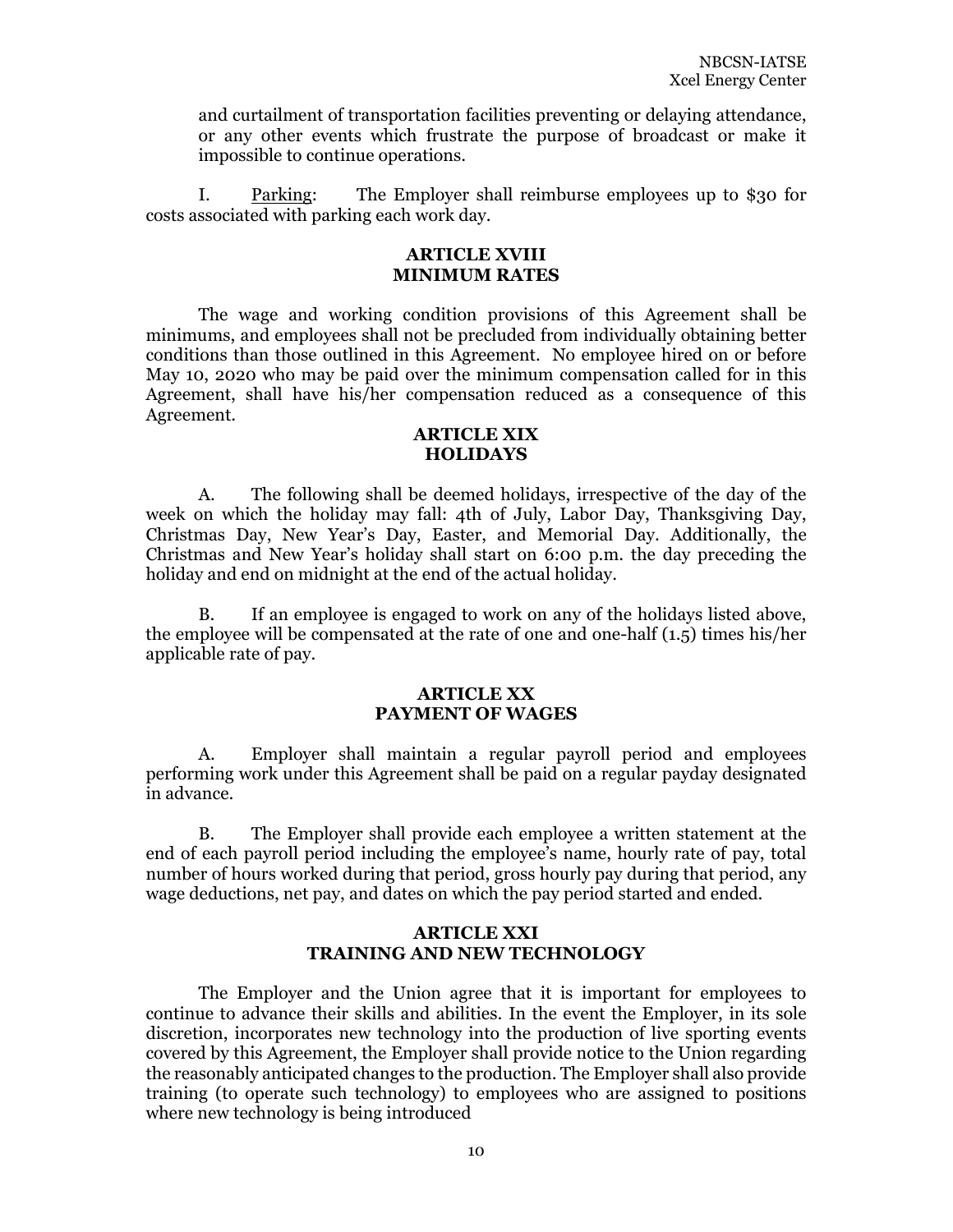#### **ARTICLE XXII SEPARABILITY AND SAVINGS**

If any clause of this Agreement shall be determined to be illegal by a court or other tribunal of competent jurisdiction, it shall be severed from this Agreement, and the rest of the Agreement shall not thereby fail or be rendered null and void.

#### **ARTICLE XXIII SUCCESSORS AND ASSIGNS**

 The Employer shall give the Union reasonable advance written notice of a sale of its business or a permanent transfer to another entity of all of the operations covered by this Agreement. Upon request of the Union, the parties will meet to bargain over the effect of such sale or transfer on bargaining unit members, with the understanding that the Union shall maintain the confidentiality of any proprietary or sensitive information the Employer shares with the Union regarding such sale or transfer.

# **ARTICLE XXIV TERM**

 This Agreement shall be effective as of January 1, 2020 and shall continue to and including December 31, 2022. Negotiation for amended terms of this Agreement shall begin upon written request of either party no later than sixty (60) days prior to December 31, 2022.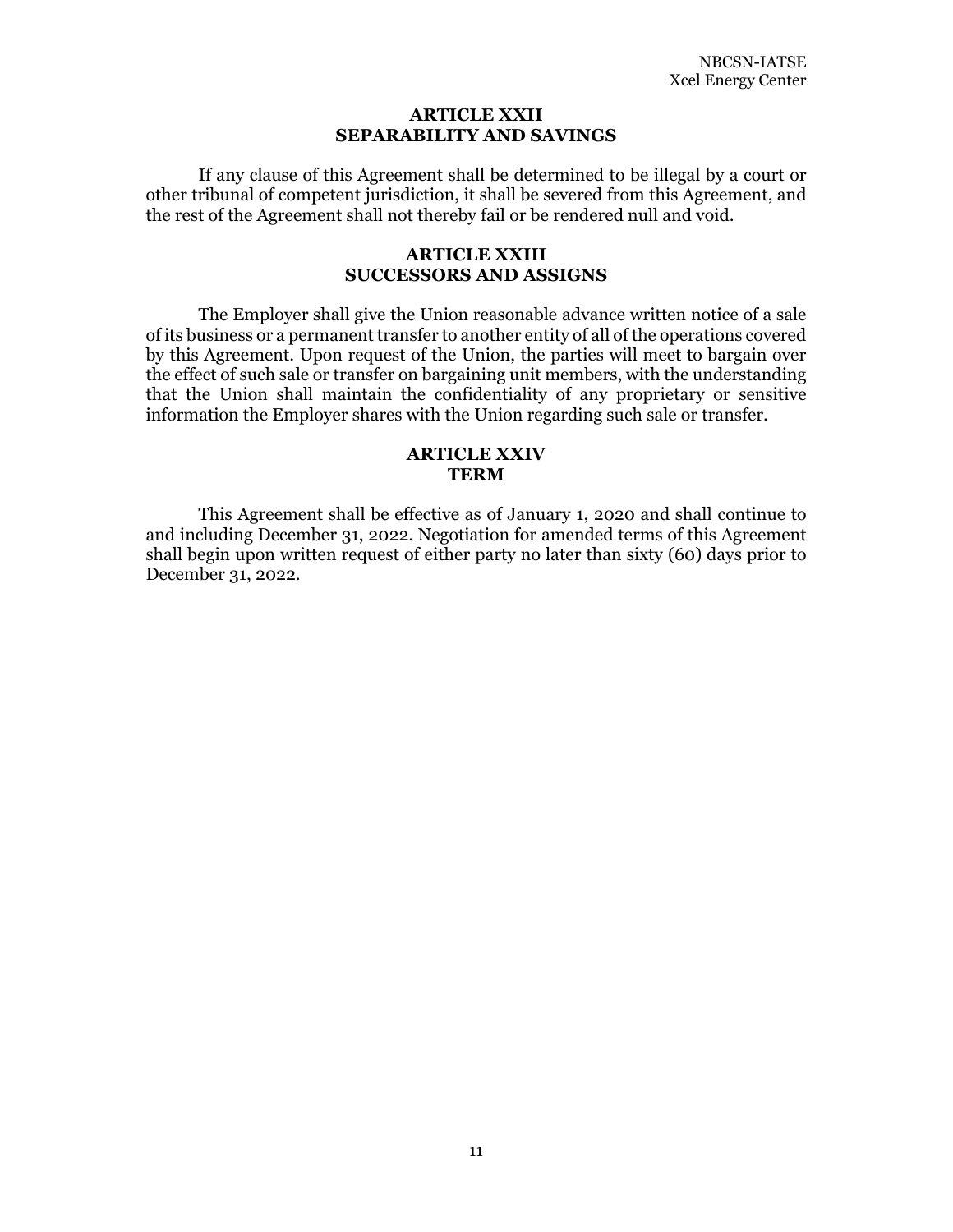**IN WITNESS WHEREOF, the parties hereto have caused this Agreement to be duly executed by their respective duly authorized representatives as of the day and year first above written.** 

| <b>INTERNATIONAL ALLIANCE OF THEATRICAL STAGE</b><br><b>EMPLOYEES</b> |
|-----------------------------------------------------------------------|
| $\mathbf{B} \mathbf{y}$ :                                             |
|                                                                       |
|                                                                       |
|                                                                       |
| NBC SPORTS NETWORK, L.P.                                              |
| Bv:                                                                   |

**Date:\_\_\_\_\_\_\_\_\_\_\_\_\_\_\_\_\_\_\_\_**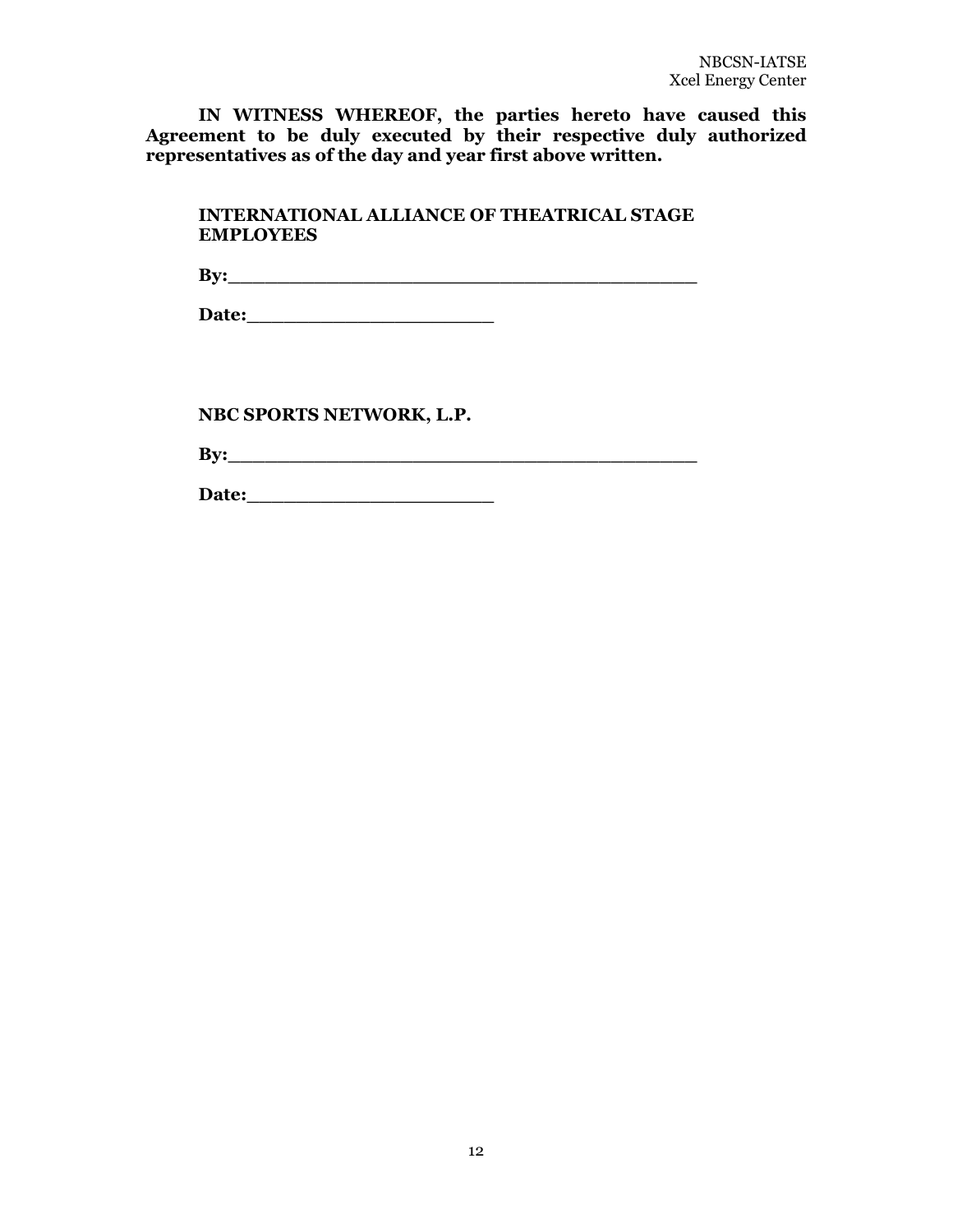| <b>POSITION</b>      | <b>HOURLY RATE</b> | <b>DAY RATE</b> |
|----------------------|--------------------|-----------------|
| TD                   | <b>TVL</b>         | <b>TVL</b>      |
| A <sub>1</sub>       | <b>TVL</b>         | <b>TVL</b>      |
| A <sub>2</sub>       | \$44.42            | \$355.36        |
| <b>EVS</b>           | \$49.54            | \$396.32        |
| <b>CAMERA</b>        | \$44.42            | \$355.36        |
| <b>ROBO</b>          | \$48.04            | \$384.32        |
| <b>VIDEO</b>         | \$52.54            | \$420.32        |
| V <sub>2</sub>       | \$44.92            | \$359.36        |
| <b>GRAPHICS</b>      | <b>TVL</b>         | <b>TVL</b>      |
| <b>STAGE MANAGER</b> | \$46.88            |                 |
|                      | (8-hour day)       | \$375.04        |
| UTILITY              | \$26.46            | \$211.68        |

# **APPENDIX A**

# **WAGE SCALES**

Effective as of the beginning of the first full payroll period following May 10, 2021, employees' hourly rates shall be increased by two percent (2.0%);

 Effective as of the beginning of the first full payroll period following May 10, 2022, employees' hourly rates shall be increased by two percent (2.0%);

#### **BENEFITS**

A. Health. Effective as of January 1, 2020, the Employer shall contribute to the IATSE National Health Plan C ("Health Plan") six dollars (\$6.00) for each hour for which such employee is paid under this Agreement, with such contribution increasing to six dollars and fifty cents (\$6.50) effective January 1, 2021, then increasing to seven dollars (\$7.00) effective January 1, 2022.

B. Annuity. Effective as of January 1, 2020, the Employer shall contribute on behalf of each employee three percent (3.0%) of his or her gross wages earned under this Agreement to the IATSE National Annuity Fund for the duration of the Agreement.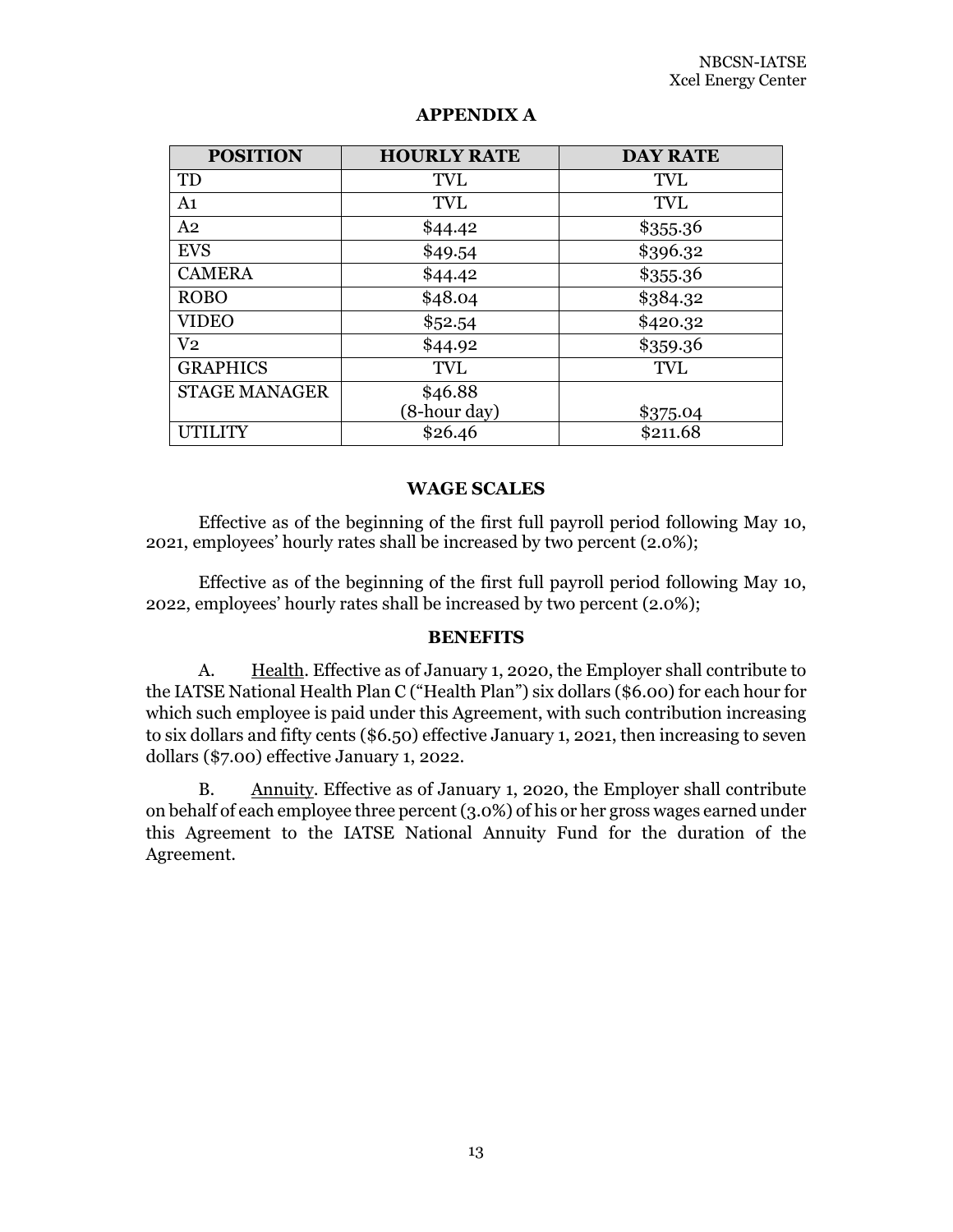# **APPENDIX B – JOB CLASSIFICATIONS**

Any titles, job classifications, or job descriptions used by the Company are not intended to and shall not establish departmental lines, staffing requirements, or limitations on or guarantees of the work to be performed by any employee or employee group. Employees shall cooperate with each other as well as with the other personnel involved in production to accomplish assigned tasks as efficiently as possible.

Consistent with these concepts, the job descriptions set forth herein illustrate the skills and abilities required for and the tasks that generally will be assigned to an employee filling a particular position. The job descriptions shall not limit the parties' rights set forth elsewhere in the Agreement. Without modifying the above, before altering the written job descriptions, the Company will discuss such modifications with the Union.

The following represents the Company's standard practices for staffing on and scheduling of work for live sports coverage at the Xcel Energy Center as of the date on which this Agreement was entered. It is understood that actual staffing and scheduling may vary based on a variety of factors affecting production, including, but not limited to, the size of the show, the number of hours of televised coverage, weather conditions, and budgetary constraints. It is also understood that all positions listed below will be expected to assist with show set-up and tear down, consistent with the Company's standard practices for staffing of and scheduling of live sports coverage as of the date on which this Agreement was entered.

A. **Technical Directors:** Shall work under the direction of the Producer, Director, Technical Manager, and/or other production or management representatives to provide the visual portion of the telecast. The Technical Director shall have the required skills to program and operate the required switcher, capture/playback equipment/fast forward channel outputs, still store, and other related equipment necessary to fulfillment of his/her job responsibilities. Additionally, Technical Directors shall have the skills necessary for laying out the monitor wall and tallies, coordinating the tech. schedule, and performing fax and transmission checks.

B. **Audio Mixer (A1)**: Shall work under the direction of the Producer, Director Technical Manager, and/or other production or management representatives to provide the audio and communications portion of a telecast. The A1 shall have the required skills to program and operate the required audio board and other equipment related to mixing, editing, dubbing, transferring, routing, and patching of the required audio, communications, and RF portion of a telecast and to operate/perform other related equipment/services necessary to the fulfillment of his/her job responsibilities, including corresponding with the A2. Additionally, the A1 shall have the skills necessary for running and interfacing of multiple building-to-truck, truck-to-truck, and other interconnect cabling and performing fax and transmission checks.

C. **Audio Assistant (A2)**: Shall work under the direction of the Producer, Director, Technical Manager, A1, and/or other production or management representatives to provide the audio and communications portion of a telecast. The A2 shall have the required skills to setup and troubleshoot microphones, intercom, and cabling related to the audio, communications and RF portion of a telecast and to operate other related equipment necessary for the fulfillment of his/her job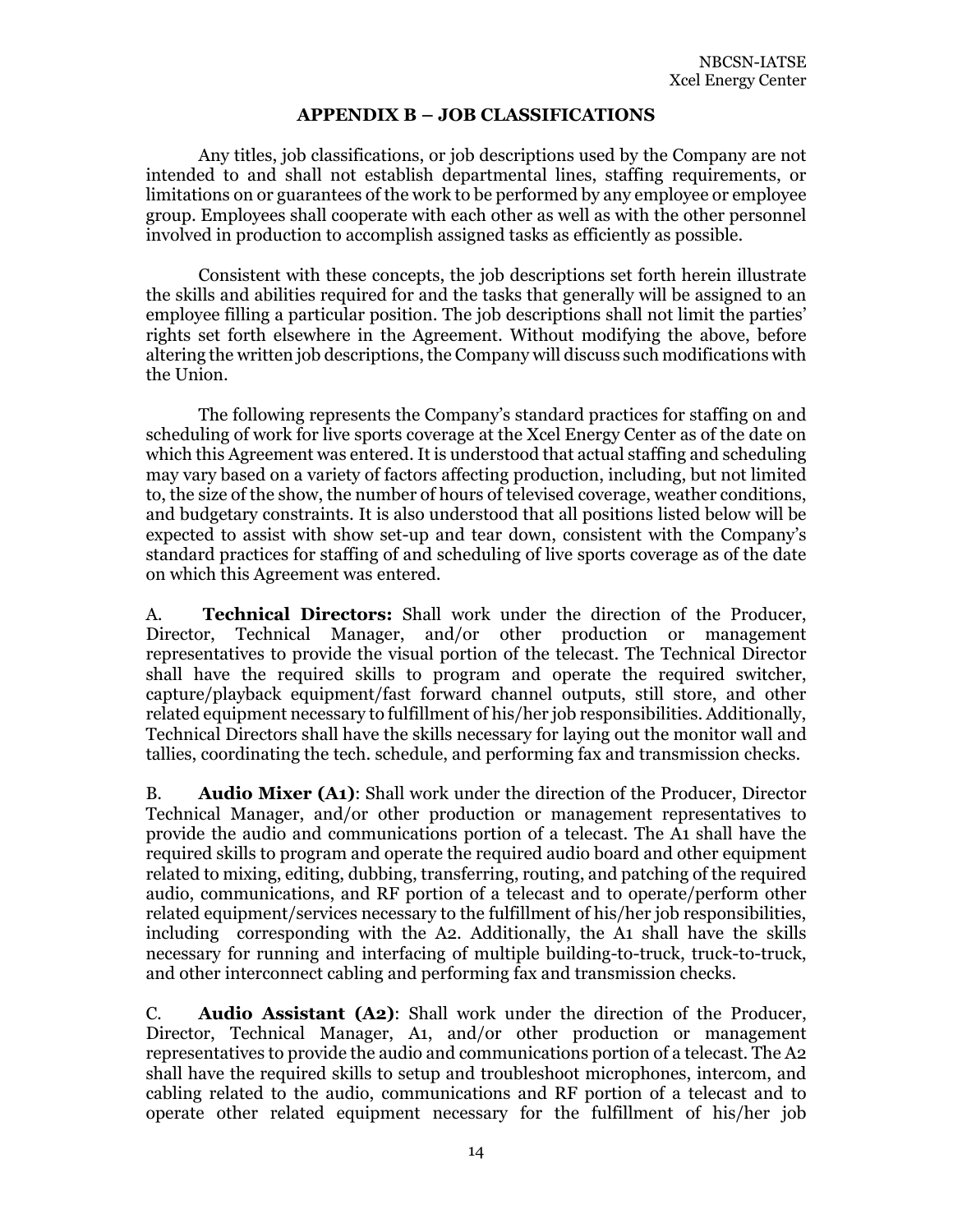responsibilities. Additionally, the A2 may have the skills necessary for assisting/relieving the A1 as may be required. At least one A2 will be employed for each production. On any production where there are two (2) or more "on camera" positions (e.g., in the announcer's booth or on or around the ice), at least two (2) A2s shall be employed for that production.

D. **Video Controller (V1) and Assistant Video Controller (V2)**. V1 may be referred to as "Senior Video." V2 may be referred to as "Video." The V1 and V2 shall work under the direction of the Producer, Director, Technical Manager, and/or other production or management representatives to provide the image portion of a telecast. The V1 will oversee and direct the V2. The V1 and V2 shall have the required skills to execute camera and video cabling, connections, and patching, to maintain images to broadcast standards, and to operate other related equipment necessary to the fulfillment of his/her job responsibilities. Additionally, the V1 and V2 shall have the skills necessary for: running and interfacing of multiple building-to-truck, truck-totruck, and other interconnect cabling. The V2 shall have the skills necessary for assisting/relieving the V1 as may be required. At least one V1 shall be employed for each production. A single V1 shall paint and/or iris no more than eight (8) cameras including color corrected feeds, provided that clock, scoreboard, and locked POVs shall not be counted among such eight (8) cameras (unless the Video Controller is asked to actively color correct the POVs). On any production where video technicians must paint and/or iris more than eight (8) cameras, an experienced V2 shall be employed for that production. On any production with more than one video technician, the V1 and V2 may share the overall video workload.

E. **Graphics Operator:** Shall work under the direction of the Producer, Director, Technical Manager, Graphics AP/PA, and/or other production or management representatives to provide the graphics portion of a telecast. The Graphics Operator shall have the required skills to program, operate, and download the required graphics elements (manually or via download). The Graphics Operator will use a generator/computer to create, program, edit, and display graphics and operate other related equipment as necessary for the fulfillment of his/her job skills and responsibilities. On any production where the Graphics Operator is employed without assistance from a Graphics AP/PA, the Graphics Operator shall receive an additional fifty-dollars (\$50.00) per shift.

F. **Hard Camera Operator**: Shall work under the direction of the Producer, Director, Technical Manager, Technical Director, and/or other production or management representatives to provide hard studio-type camera operations. The Hard Camera Operator shall have the required skills to cable, assemble, and operate hard studio-type video cameras and assist with cabling and setup of video monitors, lighting, and telestrator. Operators shall have the ability to assist the Video Controllers and truck engineers in troubleshooting and to operate other related equipment necessary for the fulfillment of his/her job responsibilities.

G. **Handheld Camera Operator:** May be referred to as "Mini" and shall work under the direction of the Producer, Director, Technical Manager, and/or other production or management representatives to provide handheld camera operations. The Handheld Camera Operator shall have the required skills to cable, assemble and operate handheld video cameras and assist with cabling and setup of video monitors, lighting, and telestrator. Operators shall have the ability to assist the Video Controllers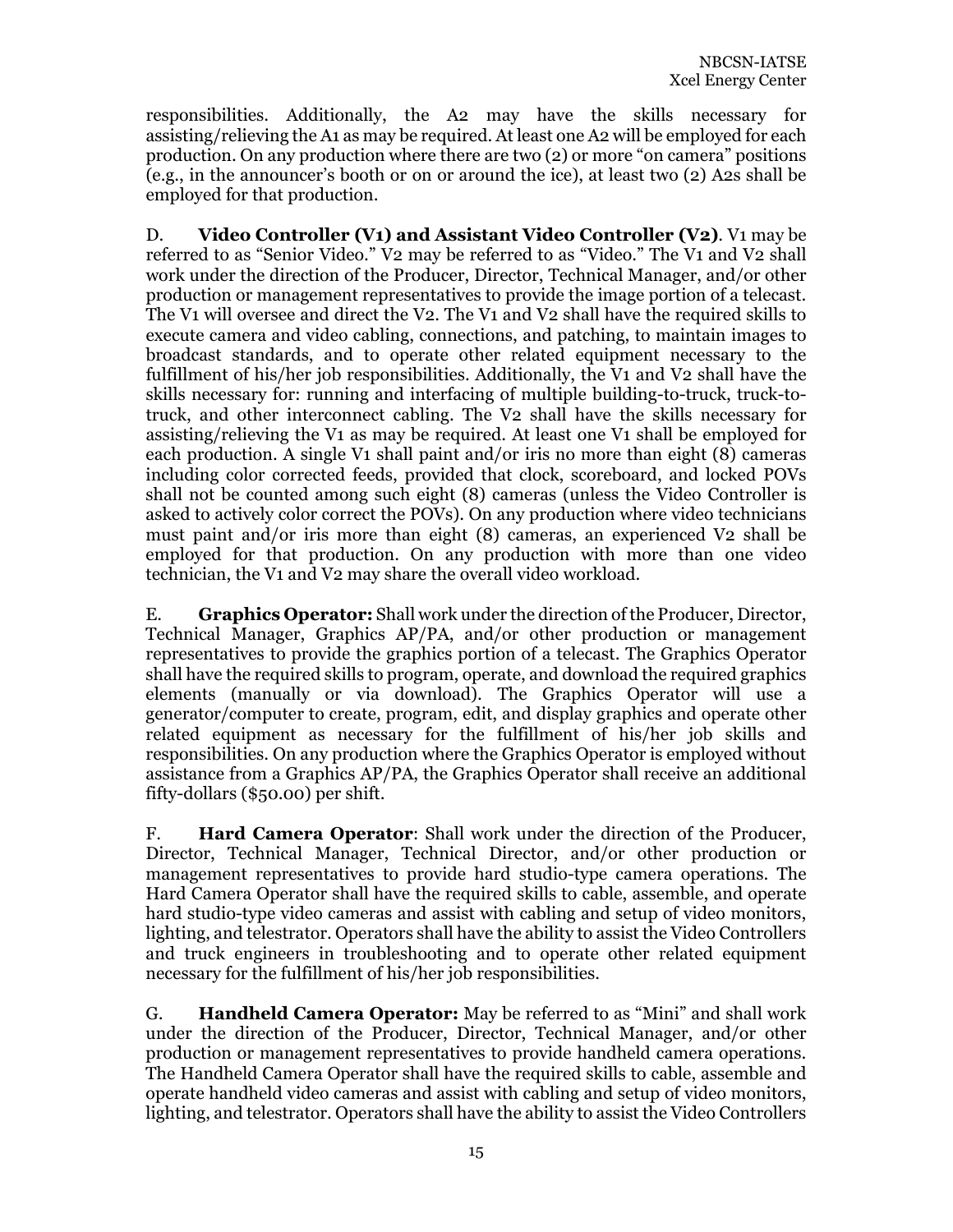and truck engineers in troubleshooting and to operate other related equipment necessary to the fulfillment of his/her job responsibilities. The Handheld Camera Operator also may be called upon to perform ENG functions such as the advance recording of beauty shots, features, highlights, interviews and other material for insertion into live television coverage. Any Camera Operator assigned to perform Handheld Camera Operator duties for more than two (2) hours of their workday shall receive an additional seventy-five dollars (\$75.00) per shift. However, a Camera Operator assigned for any length of time to operate a handheld camera mounted on or connected to a tripod or similar stabilizing device will not be eligible for the aforementioned seventy-five dollar (\$75.00) upgrade.

H. **Robotic Camera Operator:** May be referred to as "Robo" and shall work under the direction of the Producer, Director, Technical Manager, and/or other production or management representatives to provide remote-controlled camera operations. The Robotic Camera Operator shall have the required skill to cable, assemble, balance, operate, and tear down the robotic-style camera crane as well as the ancillary equipment that goes with robotics. The Robotic Camera Operator shall have the ability to assist the Video Controller(s) and truck engineers in troubleshooting and to operate other related equipment necessary to the fulfillment of his/her job skills and responsibilities. The call-time for Robotic Camera Operators shall be the same as the earliest crewmember's call-time. Robotic Camera Operators shall not be required to operate more than two (2) cameras at any one time or set up more than one system without assistance from another competent crewmember (e.g. a Utility may provide such assistance).

I. **Video Tape Operators (VTR) and Digital Recording Device Operators (DDR):** Operate capture playback devices and may be referred to as "EVS" operators. The EVS operators shall work under the direction of the Producer, Director, Technical Manager, Tape AP/Tape Producer, and/or other production or management representatives to provide record/playback/slomo operation of one or more capture playback machine(s). The EVS shall have the required skills to record, slomo, and playback recorded elements and to operate other related equipment necessary for the fulfillment of his/her job responsibilities. Additionally, an EVS operator shall have the skills necessary for monitor and router layout; organizing and assembling melts; and editing packages.

J. **Utility**: Shall work under the direction of the Producer, Director, Technical Manager and/or other production or management representatives to assist camera and/other operations. The Utility shall have the required skills to cable and assist with the operations of all video, audio, and lighting equipment, provide active cable assistance to moving camera operators during all phases of camera operations, assist other crew and truck engineers in troubleshooting, and to perform other related services necessary to the fulfillment of his/her job skills and responsibilities. Additionally, a Utility shall have the required skills for running of multiple building to-truck, truck-to-truck, and other interconnecting cabling and setup of monitors, and telestrator (also including sets and stage materials). A dedicated Utility shall be assigned to each Handheld Camera Operator, except that such dedicated Utility will not be assigned if the handheld camera is at a fixed location, which is not moved or repositioned during the event, or if otherwise not feasible or permitted due to space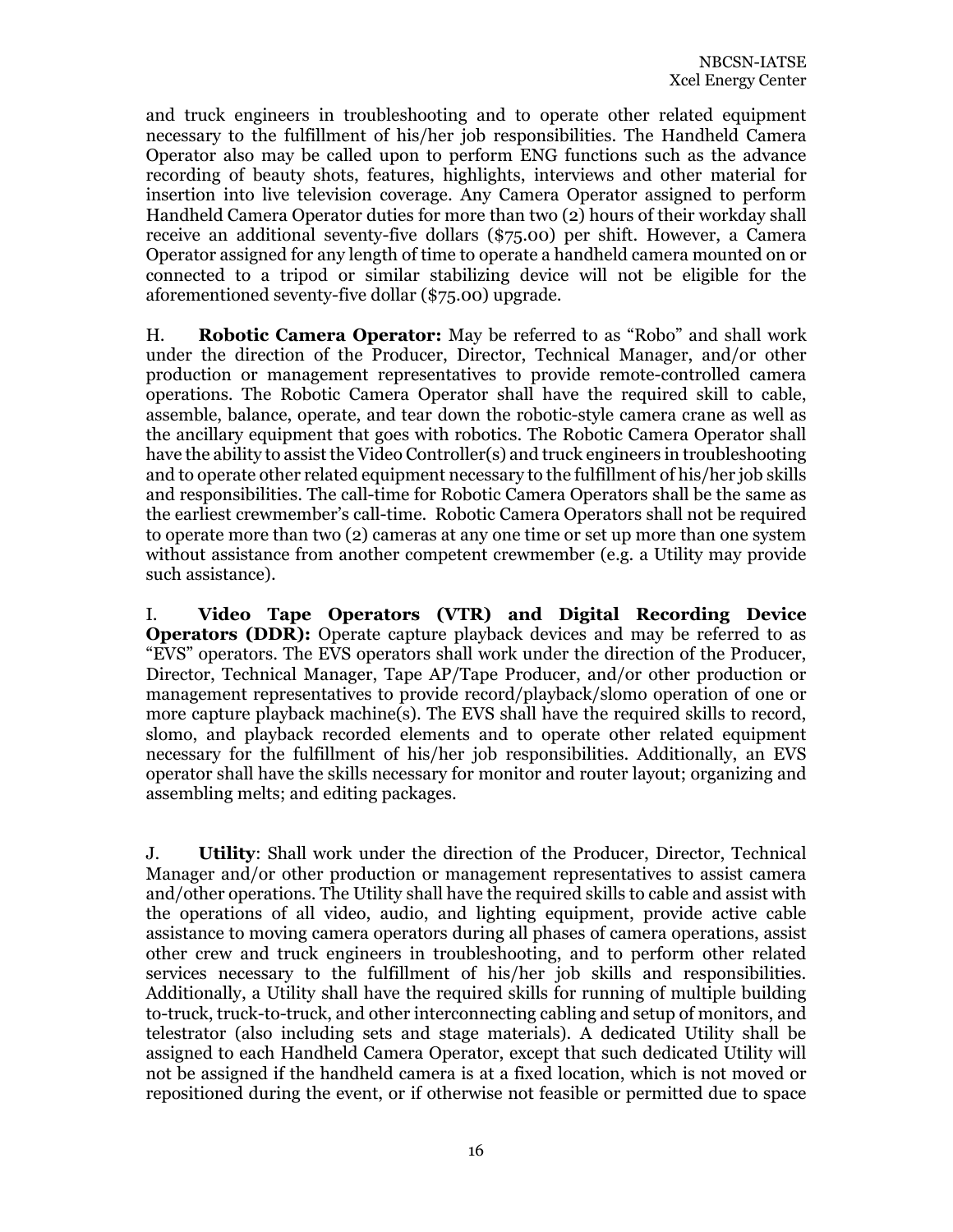constraints and/or rules/requirements of the Xcel Energy Center or the National Hockey League.

K. **Stage Manager**: Shall work under the direction of the Producer, Director, Technical Manager, Associate Director, and/or other production or management representatives to provide management of on-air talent. The Stage Manager shall have the required skills to assist talent and perform other related duties necessary to the fulfillment of his/her job responsibilities.